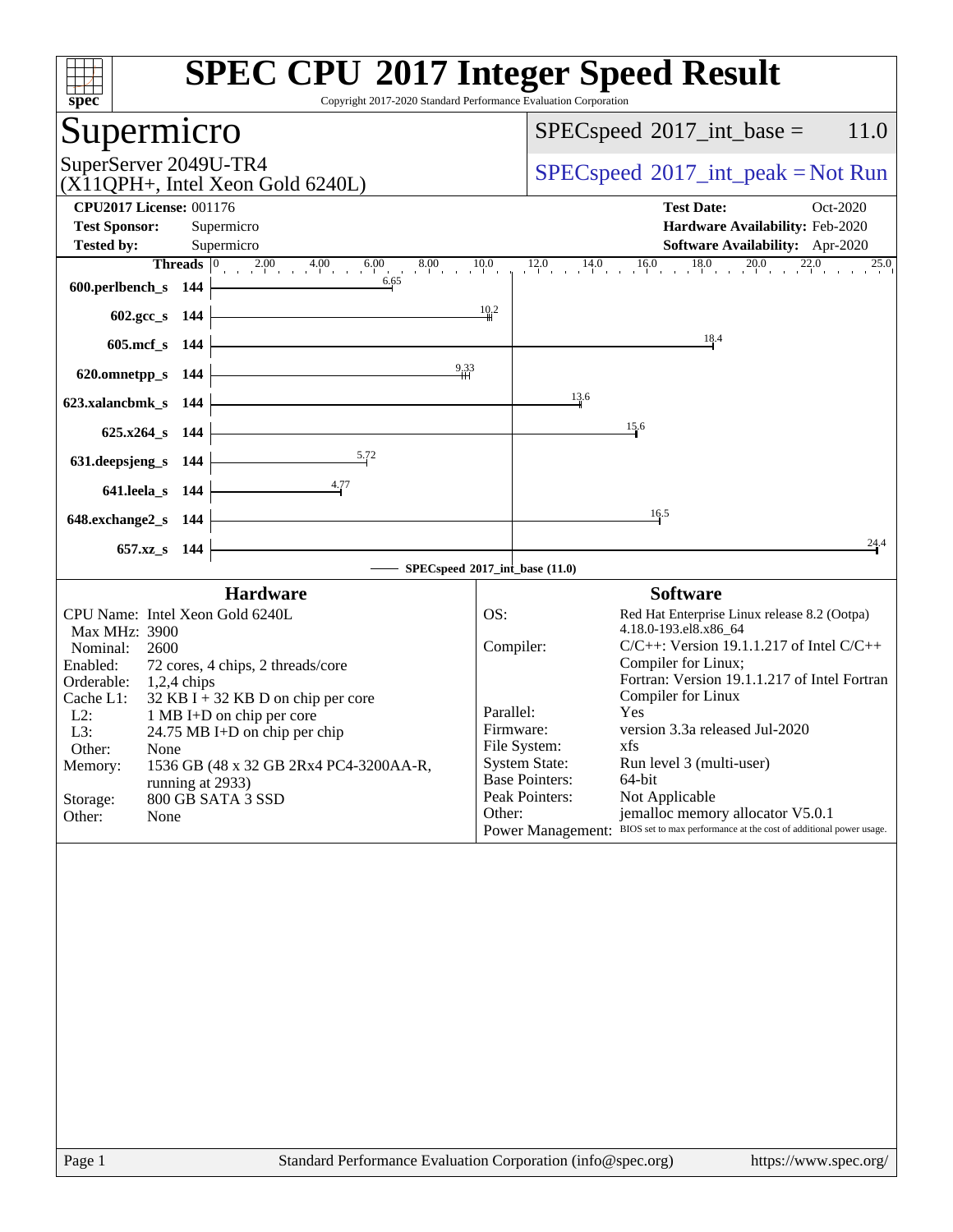

Copyright 2017-2020 Standard Performance Evaluation Corporation

### Supermicro

### $SPEC speed^{\circ}2017\_int\_base = 11.0$

(X11QPH+, Intel Xeon Gold 6240L)

SuperServer 2049U-TR4  $SPEC speed^{\circ}2017\_int\_peak = Not Run$ 

**[CPU2017 License:](http://www.spec.org/auto/cpu2017/Docs/result-fields.html#CPU2017License)** 001176 **[Test Date:](http://www.spec.org/auto/cpu2017/Docs/result-fields.html#TestDate)** Oct-2020 **[Test Sponsor:](http://www.spec.org/auto/cpu2017/Docs/result-fields.html#TestSponsor)** Supermicro **[Hardware Availability:](http://www.spec.org/auto/cpu2017/Docs/result-fields.html#HardwareAvailability)** Feb-2020 **[Tested by:](http://www.spec.org/auto/cpu2017/Docs/result-fields.html#Testedby)** Supermicro **[Software Availability:](http://www.spec.org/auto/cpu2017/Docs/result-fields.html#SoftwareAvailability)** Apr-2020

### **[Results Table](http://www.spec.org/auto/cpu2017/Docs/result-fields.html#ResultsTable)**

|                                            | <b>Base</b>    |                |       |                |             | <b>Peak</b>    |       |                |                |              |                |              |                |              |
|--------------------------------------------|----------------|----------------|-------|----------------|-------------|----------------|-------|----------------|----------------|--------------|----------------|--------------|----------------|--------------|
| <b>Benchmark</b>                           | <b>Threads</b> | <b>Seconds</b> | Ratio | <b>Seconds</b> | Ratio       | <b>Seconds</b> | Ratio | <b>Threads</b> | <b>Seconds</b> | <b>Ratio</b> | <b>Seconds</b> | <b>Ratio</b> | <b>Seconds</b> | <b>Ratio</b> |
| $600.$ perlbench_s                         | 144            | 267            | 6.65  | 266            | 6.67        | 267            | 6.64  |                |                |              |                |              |                |              |
| $602 \text{.} \text{gcc}\text{_<}$ s       | 144            | 390            | 10.2  | 393            | 10.1        | 387            | 10.3  |                |                |              |                |              |                |              |
| $605$ .mcf s                               | 144            | 256            | 18.4  | 256            | <b>18.4</b> | 257            | 18.4  |                |                |              |                |              |                |              |
| 620.omnetpp_s                              | 144            | 172            | 9.49  | 177            | 9.21        | 175            | 9.33  |                |                |              |                |              |                |              |
| 623.xalancbmk s                            | 144            | 104            | 13.6  | 104            | 13.6        | 105            | 13.5  |                |                |              |                |              |                |              |
| $625.x264$ s                               | 144            | 113            | 15.6  | 113            | 15.6        | 113            | 15.6  |                |                |              |                |              |                |              |
| 631.deepsjeng_s                            | 144            | 251            | 5.72  | 251            | 5.72        | 250            | 5.72  |                |                |              |                |              |                |              |
| 641.leela s                                | 144            | 358            | 4.77  | 357            | 4.77        | 357            | 4.77  |                |                |              |                |              |                |              |
| 648.exchange2_s                            | 144            | 179            | 16.4  | 179            | 16.5        | 179            | 16.5  |                |                |              |                |              |                |              |
| $657.xz$ s                                 | 144            | 253            | 24.4  | 253            | 24.4        | 253            | 24.4  |                |                |              |                |              |                |              |
| $SPECspeed*2017$ int base =<br><b>11.0</b> |                |                |       |                |             |                |       |                |                |              |                |              |                |              |

**[SPECspeed](http://www.spec.org/auto/cpu2017/Docs/result-fields.html#SPECspeed2017intpeak)[2017\\_int\\_peak =](http://www.spec.org/auto/cpu2017/Docs/result-fields.html#SPECspeed2017intpeak) Not Run**

Results appear in the [order in which they were run.](http://www.spec.org/auto/cpu2017/Docs/result-fields.html#RunOrder) Bold underlined text [indicates a median measurement.](http://www.spec.org/auto/cpu2017/Docs/result-fields.html#Median)

### **[Compiler Notes](http://www.spec.org/auto/cpu2017/Docs/result-fields.html#CompilerNotes)**

The inconsistent Compiler version information under Compiler Version section is due to a discrepancy in Intel Compiler. The correct version of C/C++ compiler is: Version 19.1.1.217 Build 20200306 Compiler for Linux The correct version of Fortran compiler is: Version 19.1.1.217 Build 20200306 Compiler for Linux

### **[Operating System Notes](http://www.spec.org/auto/cpu2017/Docs/result-fields.html#OperatingSystemNotes)**

Stack size set to unlimited using "ulimit -s unlimited"

### **[Environment Variables Notes](http://www.spec.org/auto/cpu2017/Docs/result-fields.html#EnvironmentVariablesNotes)**

Environment variables set by runcpu before the start of the run: KMP\_AFFINITY = "granularity=fine,scatter" LD\_LIBRARY\_PATH = "/home/cpu2017/lib/intel64:/home/cpu2017/je5.0.1-64" MALLOC\_CONF = "retain:true" OMP\_STACKSIZE = "192M"

### **[General Notes](http://www.spec.org/auto/cpu2017/Docs/result-fields.html#GeneralNotes)**

 Binaries compiled on a system with 1x Intel Core i9-7980XE CPU + 64GB RAM memory using Redhat Enterprise Linux 8.0 Transparent Huge Pages enabled by default Prior to runcpu invocation Filesystem page cache synced and cleared with: sync; echo 3> /proc/sys/vm/drop\_caches

**(Continued on next page)**

| Page 2 | Standard Performance Evaluation Corporation (info@spec.org) | https://www.spec.org/ |
|--------|-------------------------------------------------------------|-----------------------|
|--------|-------------------------------------------------------------|-----------------------|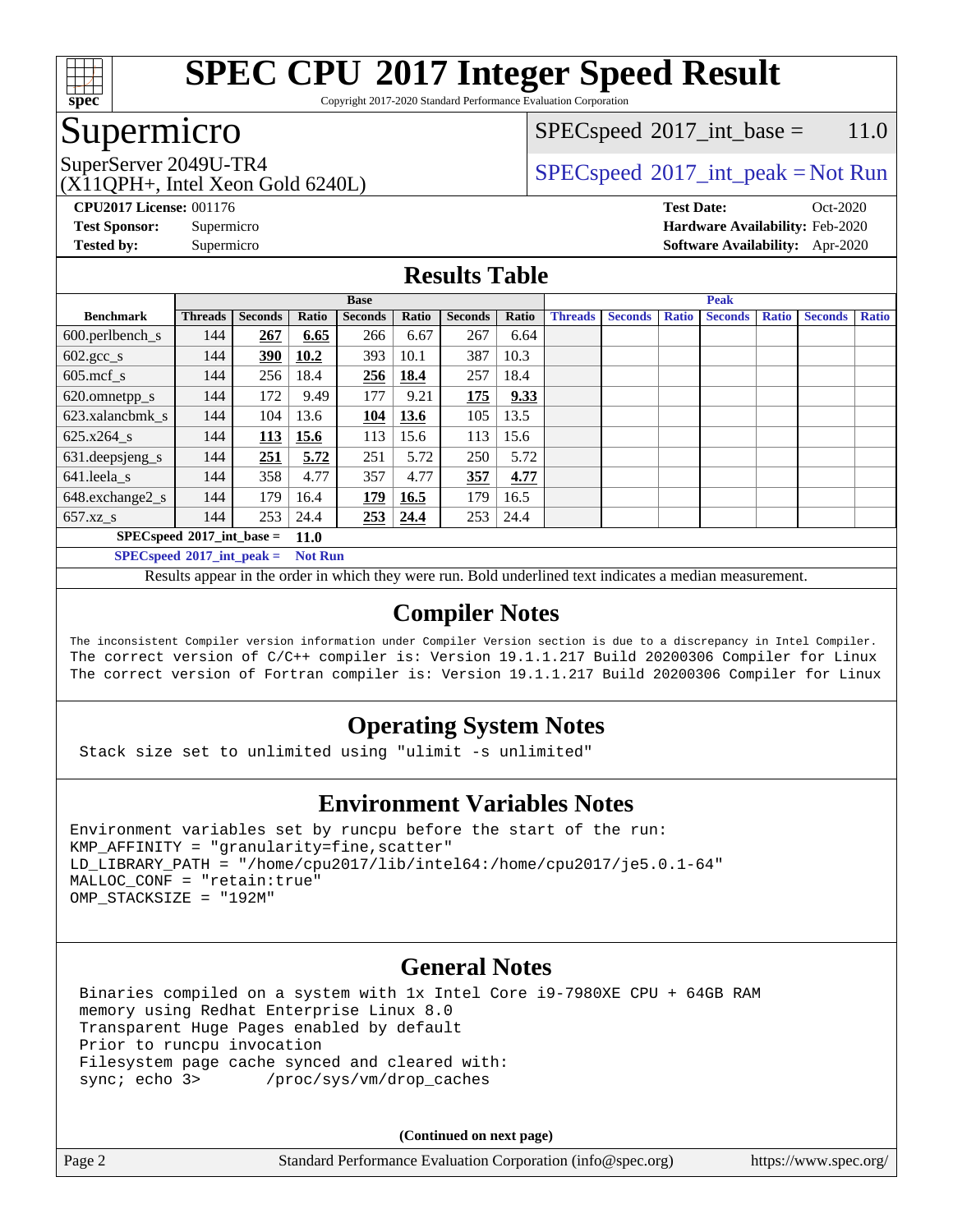

Copyright 2017-2020 Standard Performance Evaluation Corporation

### Supermicro

 $SPECspeed^{\circ}2017\_int\_base = 11.0$  $SPECspeed^{\circ}2017\_int\_base = 11.0$ 

(X11QPH+, Intel Xeon Gold 6240L)

SuperServer 2049U-TR4  $SPEC speed^{\circ}2017\_int\_peak = Not Run$ 

**[Tested by:](http://www.spec.org/auto/cpu2017/Docs/result-fields.html#Testedby)** Supermicro **[Software Availability:](http://www.spec.org/auto/cpu2017/Docs/result-fields.html#SoftwareAvailability)** Apr-2020

**[CPU2017 License:](http://www.spec.org/auto/cpu2017/Docs/result-fields.html#CPU2017License)** 001176 **[Test Date:](http://www.spec.org/auto/cpu2017/Docs/result-fields.html#TestDate)** Oct-2020 **[Test Sponsor:](http://www.spec.org/auto/cpu2017/Docs/result-fields.html#TestSponsor)** Supermicro **[Hardware Availability:](http://www.spec.org/auto/cpu2017/Docs/result-fields.html#HardwareAvailability)** Feb-2020

#### **[General Notes \(Continued\)](http://www.spec.org/auto/cpu2017/Docs/result-fields.html#GeneralNotes)**

 NA: The test sponsor attests, as of date of publication, that CVE-2017-5754 (Meltdown) is mitigated in the system as tested and documented. Yes: The test sponsor attests, as of date of publication, that CVE-2017-5753 (Spectre variant 1) is mitigated in the system as tested and documented. Yes: The test sponsor attests, as of date of publication, that CVE-2017-5715 (Spectre variant 2) is mitigated in the system as tested and documented. jemalloc, a general purpose malloc implementation built with the RedHat Enterprise 7.5, and the system compiler gcc 4.8.5 sources available from jemalloc.net or<https://github.com/jemalloc/jemalloc/releases>

### **[Platform Notes](http://www.spec.org/auto/cpu2017/Docs/result-fields.html#PlatformNotes)**

 BIOS Settings: Power Technology = Custom Power Performance Tuning = BIOS Controls EPB ENERGY\_PERF\_BIAS\_CFG mode = Maximum Performance Super Performance = Enable Stale AtoS = Enable Patrol Scrub = Disable Intel Virtualization Technology = Disable SNC = Disable LLC Dead Line Alloc = Disable Enhanced Halt State (C1E) = Disable IMC Interleaving = 1-way Interleave

 Sysinfo program /home/cpu2017/bin/sysinfo Rev: r6365 of 2019-08-21 295195f888a3d7edb1e6e46a485a0011 running on 142-39.pnet Thu Oct 15 16:09:05 2020

 SUT (System Under Test) info as seen by some common utilities. For more information on this section, see <https://www.spec.org/cpu2017/Docs/config.html#sysinfo>

 From /proc/cpuinfo model name : Intel(R) Xeon(R) Gold 6240L CPU @ 2.60GHz 4 "physical id"s (chips) 144 "processors" cores, siblings (Caution: counting these is hw and system dependent. The following excerpts from /proc/cpuinfo might not be reliable. Use with caution.) cpu cores : 18 siblings : 36 physical 0: cores 0 1 2 3 4 8 9 10 11 16 17 18 19 20 24 25 26 27 physical 1: cores 0 1 2 3 4 8 9 10 11 16 17 18 19 20 24 25 26 27 physical 2: cores 0 1 2 3 4 8 9 10 11 16 17 18 19 20 24 25 26 27 physical 3: cores 0 1 2 3 4 8 9 10 11 16 17 18 19 20 24 25 26 27

**(Continued on next page)**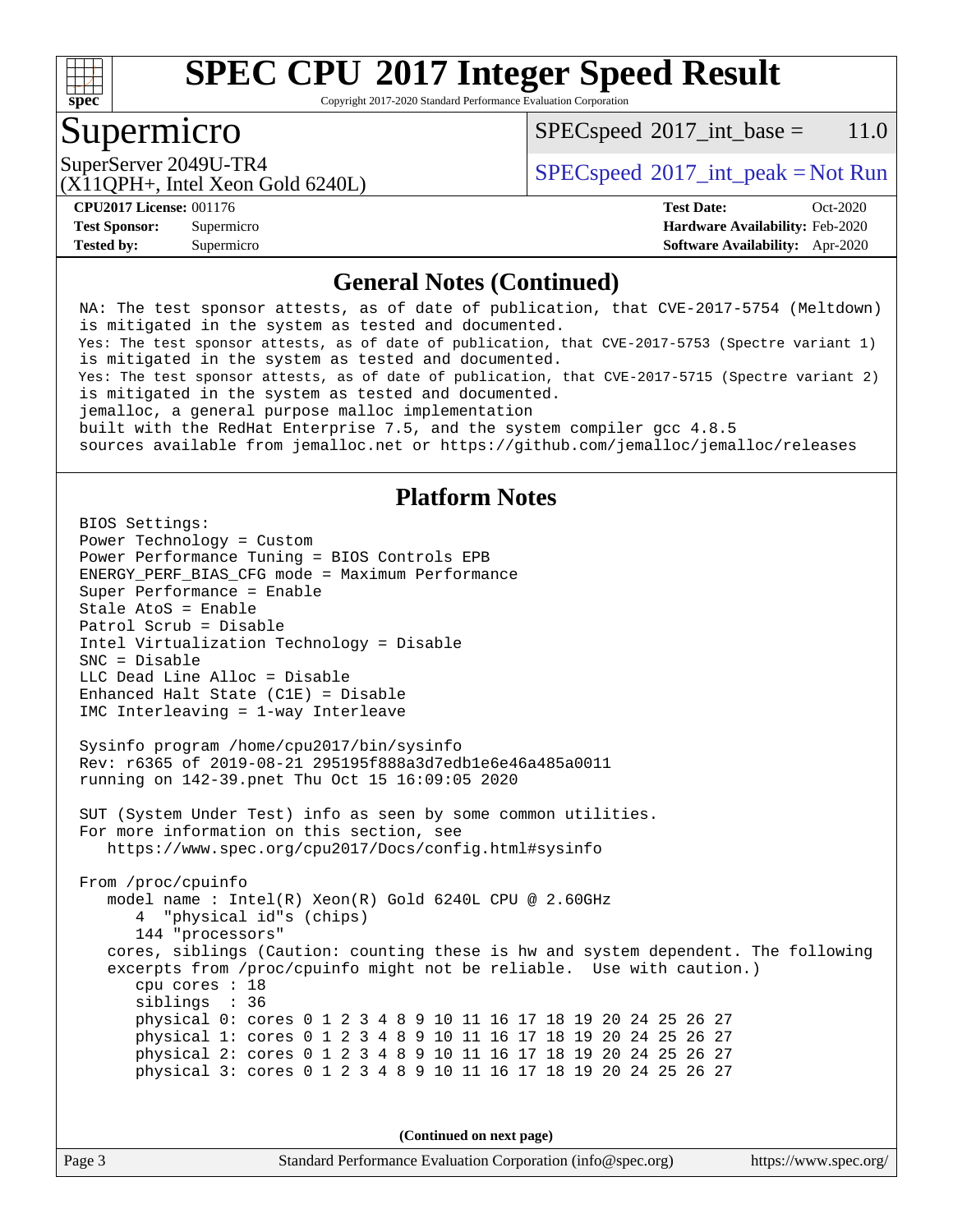

Copyright 2017-2020 Standard Performance Evaluation Corporation

### Supermicro

 $SPECspeed^{\circledcirc}2017\_int\_base = 11.0$  $SPECspeed^{\circledcirc}2017\_int\_base = 11.0$ 

(X11QPH+, Intel Xeon Gold 6240L)

SuperServer 2049U-TR4  $SPECspeed^{\circ}2017\_int\_peak = Not Run$  $SPECspeed^{\circ}2017\_int\_peak = Not Run$ 

**[Tested by:](http://www.spec.org/auto/cpu2017/Docs/result-fields.html#Testedby)** Supermicro **[Software Availability:](http://www.spec.org/auto/cpu2017/Docs/result-fields.html#SoftwareAvailability)** Apr-2020

**[CPU2017 License:](http://www.spec.org/auto/cpu2017/Docs/result-fields.html#CPU2017License)** 001176 **[Test Date:](http://www.spec.org/auto/cpu2017/Docs/result-fields.html#TestDate)** Oct-2020 **[Test Sponsor:](http://www.spec.org/auto/cpu2017/Docs/result-fields.html#TestSponsor)** Supermicro **[Hardware Availability:](http://www.spec.org/auto/cpu2017/Docs/result-fields.html#HardwareAvailability)** Feb-2020

#### **[Platform Notes \(Continued\)](http://www.spec.org/auto/cpu2017/Docs/result-fields.html#PlatformNotes)**

|                          | From 1scpu:                                       |                                                                                      |  |  |  |  |  |
|--------------------------|---------------------------------------------------|--------------------------------------------------------------------------------------|--|--|--|--|--|
|                          | Architecture:                                     | x86_64                                                                               |  |  |  |  |  |
|                          | $CPU$ op-mode( $s$ ):                             | $32$ -bit, $64$ -bit                                                                 |  |  |  |  |  |
|                          | Byte Order:                                       | Little Endian                                                                        |  |  |  |  |  |
|                          | CPU(s):                                           | 144                                                                                  |  |  |  |  |  |
|                          | On-line CPU(s) list: $0-143$                      |                                                                                      |  |  |  |  |  |
|                          | Thread(s) per core:                               | 2                                                                                    |  |  |  |  |  |
|                          | Core(s) per socket:                               | 18                                                                                   |  |  |  |  |  |
|                          | Socket(s):                                        | $\overline{4}$                                                                       |  |  |  |  |  |
|                          | NUMA $node(s)$ :                                  | 4                                                                                    |  |  |  |  |  |
|                          | Vendor ID:                                        | GenuineIntel                                                                         |  |  |  |  |  |
|                          | CPU family:                                       | 6                                                                                    |  |  |  |  |  |
|                          | Model:                                            | 85                                                                                   |  |  |  |  |  |
|                          | Model name:                                       | $Intel(R) Xeon(R) Gold 6240L CPU @ 2.60GHz$                                          |  |  |  |  |  |
|                          | Stepping:                                         | 7                                                                                    |  |  |  |  |  |
|                          | CPU MHz:                                          | 1798.862                                                                             |  |  |  |  |  |
|                          | CPU max MHz:                                      | 3900.0000                                                                            |  |  |  |  |  |
|                          | CPU min MHz:                                      | 1000.0000                                                                            |  |  |  |  |  |
|                          | BogoMIPS:                                         | 5200.00                                                                              |  |  |  |  |  |
|                          | Virtualization:                                   | $VT - x$                                                                             |  |  |  |  |  |
|                          | $L1d$ cache:                                      | 32K                                                                                  |  |  |  |  |  |
|                          | $L1i$ cache:                                      | 32K                                                                                  |  |  |  |  |  |
|                          | L2 cache:                                         | 1024K                                                                                |  |  |  |  |  |
|                          | $L3$ cache:                                       | 25344K                                                                               |  |  |  |  |  |
|                          | NUMA $node0$ $CPU(s):$                            | $0 - 17, 72 - 89$                                                                    |  |  |  |  |  |
|                          | NUMA $node1$ $CPU(s):$                            | $18 - 35, 90 - 107$                                                                  |  |  |  |  |  |
|                          | NUMA node2 CPU(s):                                | $36 - 53, 108 - 125$                                                                 |  |  |  |  |  |
|                          | NUMA $node3$ $CPU(s)$ :                           | $54 - 71, 126 - 143$                                                                 |  |  |  |  |  |
|                          | Flags:                                            | fpu vme de pse tsc msr pae mce cx8 apic sep mtrr pge mca cmov                        |  |  |  |  |  |
|                          |                                                   | pat pse36 clflush dts acpi mmx fxsr sse sse2 ss ht tm pbe syscall nx pdpelgb rdtscp  |  |  |  |  |  |
|                          |                                                   | lm constant_tsc art arch_perfmon pebs bts rep_good nopl xtopology nonstop_tsc cpuid  |  |  |  |  |  |
|                          |                                                   | aperfmperf pni pclmulqdq dtes64 monitor ds_cpl vmx smx est tm2 ssse3 sdbg fma cx16   |  |  |  |  |  |
|                          |                                                   | xtpr pdcm pcid dca sse4_1 sse4_2 x2apic movbe popcnt tsc_deadline_timer aes xsave    |  |  |  |  |  |
|                          |                                                   | avx f16c rdrand lahf_lm abm 3dnowprefetch cpuid_fault epb cat_13 cdp_13              |  |  |  |  |  |
|                          |                                                   | invpcid_single intel_ppin ssbd mba ibrs ibpb stibp ibrs_enhanced tpr_shadow vnmi     |  |  |  |  |  |
|                          |                                                   | flexpriority ept vpid fsgsbase tsc_adjust bmil hle avx2 smep bmi2 erms invpcid rtm   |  |  |  |  |  |
|                          |                                                   | cqm mpx rdt_a avx512f avx512dq rdseed adx smap clflushopt clwb intel_pt avx512cd     |  |  |  |  |  |
|                          |                                                   | avx512bw avx512vl xsaveopt xsavec xgetbvl xsaves cqm_llc cqm_occup_llc cqm_mbm_total |  |  |  |  |  |
|                          |                                                   | cqm_mbm_local dtherm ida arat pln pts pku ospke avx512_vnni md_clear flush_l1d       |  |  |  |  |  |
|                          | arch_capabilities                                 |                                                                                      |  |  |  |  |  |
|                          |                                                   |                                                                                      |  |  |  |  |  |
|                          | /proc/cpuinfo cache data<br>cache size : 25344 KB |                                                                                      |  |  |  |  |  |
|                          |                                                   |                                                                                      |  |  |  |  |  |
|                          |                                                   | From numactl --hardware WARNING: a numactl 'node' might or might not correspond to a |  |  |  |  |  |
|                          | physical chip.                                    |                                                                                      |  |  |  |  |  |
|                          | $available: 4 nodes (0-3)$                        |                                                                                      |  |  |  |  |  |
|                          |                                                   |                                                                                      |  |  |  |  |  |
| (Continued on next page) |                                                   |                                                                                      |  |  |  |  |  |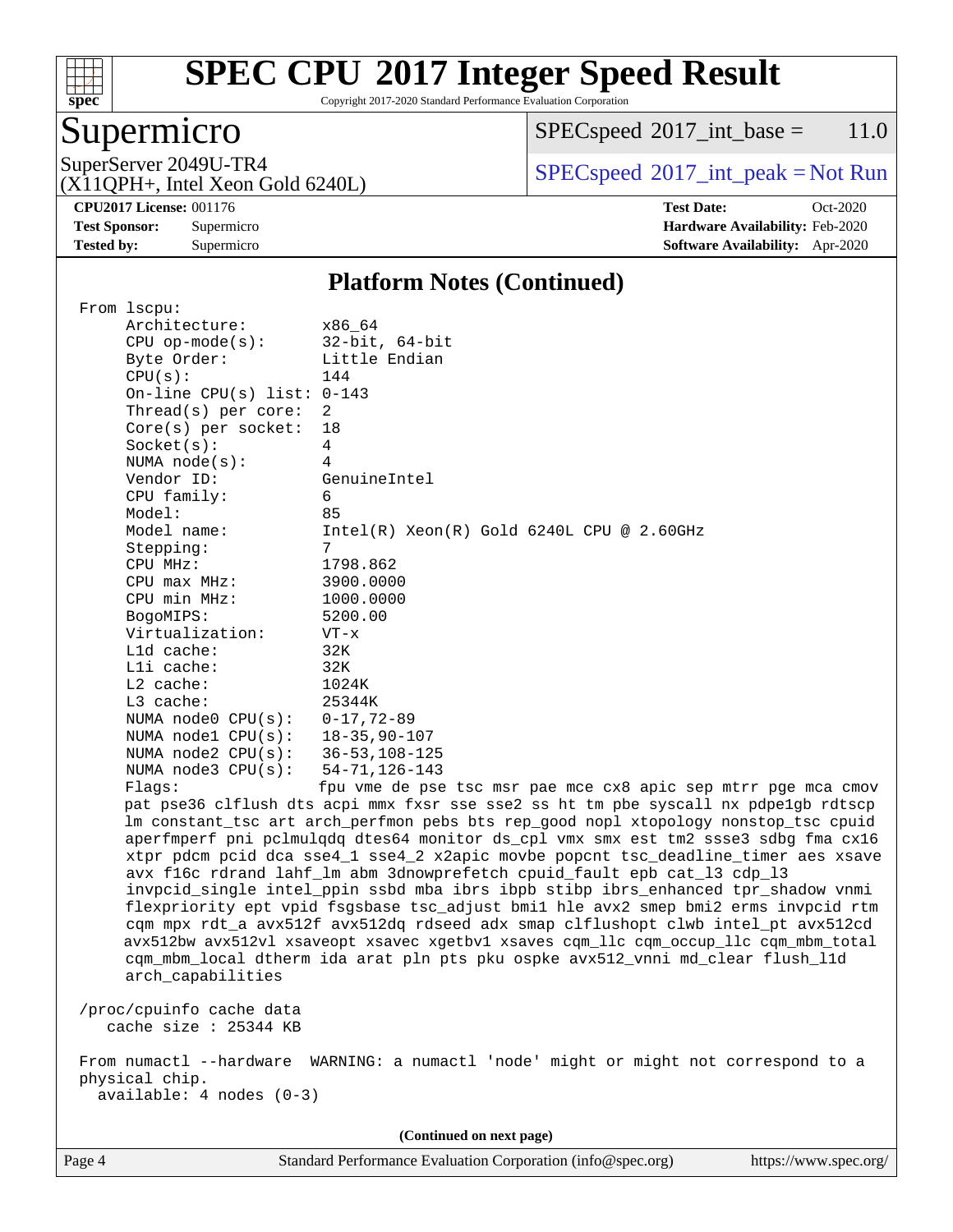

Copyright 2017-2020 Standard Performance Evaluation Corporation

### Supermicro

 $SPECspeed^{\circ}2017\_int\_base = 11.0$  $SPECspeed^{\circ}2017\_int\_base = 11.0$ 

(X11QPH+, Intel Xeon Gold 6240L)

SuperServer 2049U-TR4  $SPEC speed^{\circ}2017\_int\_peak = Not Run$ 

**[Tested by:](http://www.spec.org/auto/cpu2017/Docs/result-fields.html#Testedby)** Supermicro **[Software Availability:](http://www.spec.org/auto/cpu2017/Docs/result-fields.html#SoftwareAvailability)** Apr-2020

**[CPU2017 License:](http://www.spec.org/auto/cpu2017/Docs/result-fields.html#CPU2017License)** 001176 **[Test Date:](http://www.spec.org/auto/cpu2017/Docs/result-fields.html#TestDate)** Oct-2020 **[Test Sponsor:](http://www.spec.org/auto/cpu2017/Docs/result-fields.html#TestSponsor)** Supermicro **[Hardware Availability:](http://www.spec.org/auto/cpu2017/Docs/result-fields.html#HardwareAvailability)** Feb-2020

#### **[Platform Notes \(Continued\)](http://www.spec.org/auto/cpu2017/Docs/result-fields.html#PlatformNotes)**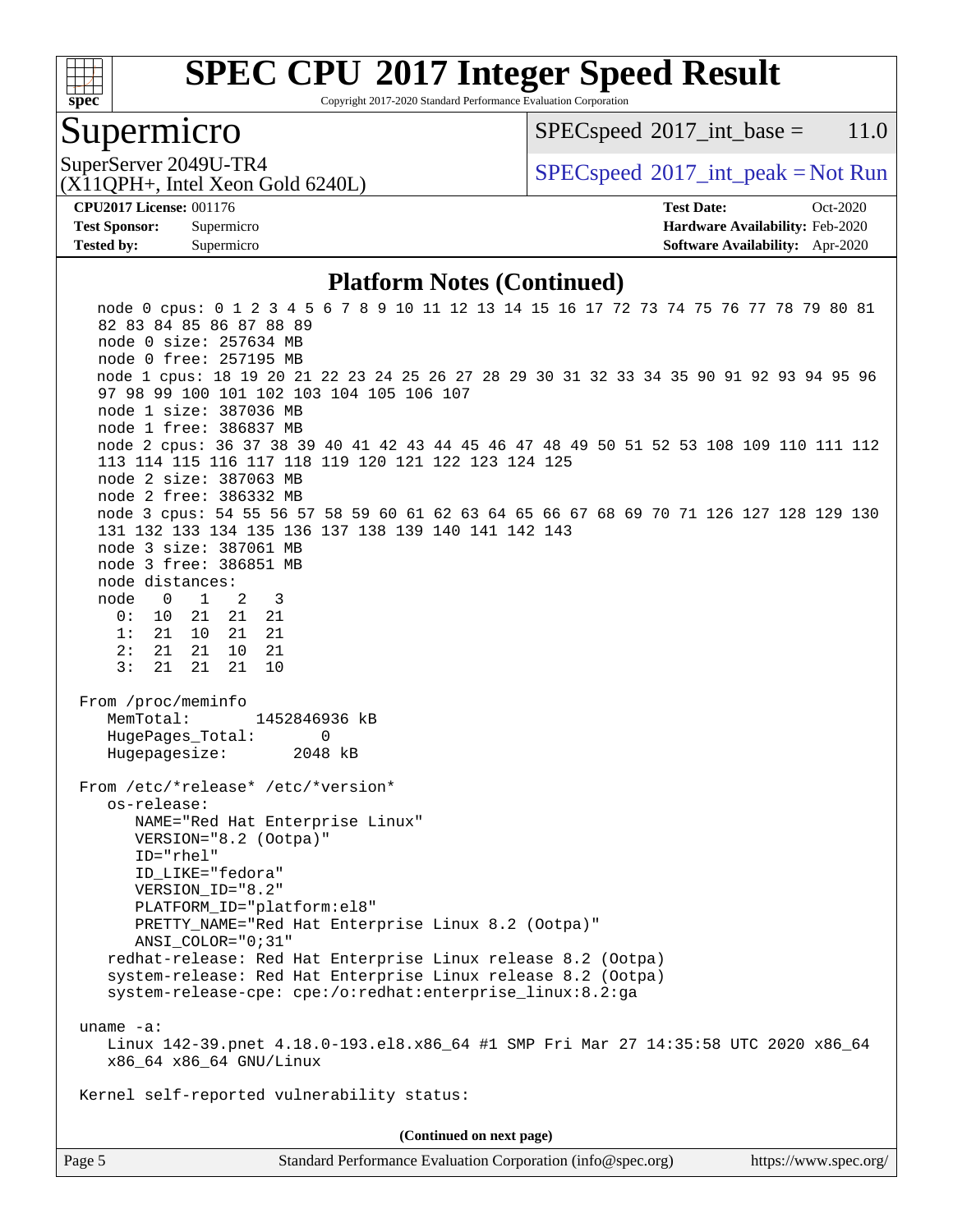

Copyright 2017-2020 Standard Performance Evaluation Corporation

### Supermicro

 $SPECspeed^{\circ}2017\_int\_base = 11.0$  $SPECspeed^{\circ}2017\_int\_base = 11.0$ 

SuperServer 2049U-TR4  $SPEC speed^{\circ}2017\_int\_peak = Not Run$ 

(X11QPH+, Intel Xeon Gold 6240L)

**[Tested by:](http://www.spec.org/auto/cpu2017/Docs/result-fields.html#Testedby)** Supermicro **[Software Availability:](http://www.spec.org/auto/cpu2017/Docs/result-fields.html#SoftwareAvailability)** Apr-2020

**[CPU2017 License:](http://www.spec.org/auto/cpu2017/Docs/result-fields.html#CPU2017License)** 001176 **[Test Date:](http://www.spec.org/auto/cpu2017/Docs/result-fields.html#TestDate)** Oct-2020 **[Test Sponsor:](http://www.spec.org/auto/cpu2017/Docs/result-fields.html#TestSponsor)** Supermicro **[Hardware Availability:](http://www.spec.org/auto/cpu2017/Docs/result-fields.html#HardwareAvailability)** Feb-2020

### **[Platform Notes \(Continued\)](http://www.spec.org/auto/cpu2017/Docs/result-fields.html#PlatformNotes)**

 itlb\_multihit: KVM: Vulnerable CVE-2018-3620 (L1 Terminal Fault): Not affected Microarchitectural Data Sampling: Not affected CVE-2017-5754 (Meltdown): Not affected CVE-2018-3639 (Speculative Store Bypass): Mitigation: Speculative Store Bypass disabled via prctl and seccomp CVE-2017-5753 (Spectre variant 1): Mitigation: usercopy/swapgs barriers and \_\_user pointer sanitization CVE-2017-5715 (Spectre variant 2): Mitigation: Enhanced IBRS, IBPB: conditional, RSB filling tsx async abort:  $Mi$  Mitigation: Clear CPU buffers; SMT vulnerable run-level 3 Oct 15 15:27 SPEC is set to: /home/cpu2017 Filesystem Type Size Used Avail Use% Mounted on /dev/mapper/rhel-home xfs 690G 55G 636G 8% /home From /sys/devices/virtual/dmi/id BIOS: American Megatrends Inc. 3.3a 07/23/2020 Vendor: Supermicro Product: X11QPH+ Product Family: SMC X11 Serial: 123456789 Additional information from dmidecode follows. WARNING: Use caution when you interpret this section. The 'dmidecode' program reads system data which is "intended to allow hardware to be accurately determined", but the intent may not be met, as there are frequent changes to hardware, firmware, and the "DMTF SMBIOS" standard. Memory: 4x Samsung M393A4K40DB3-CWE 2 rank 3200 44x Samsung M393A4K40DB3-CWE 32 GB 2 rank 3200 (End of data from sysinfo program) **[Compiler Version Notes](http://www.spec.org/auto/cpu2017/Docs/result-fields.html#CompilerVersionNotes)** ============================================================================== C | 600.perlbench\_s(base) 602.gcc\_s(base) 605.mcf\_s(base) | 625.x264\_s(base) 657.xz\_s(base) ------------------------------------------------------------------------------ Intel(R) C Compiler for applications running on Intel(R) 64, Version 2021.1 NextGen Build 20200304 Copyright (C) 1985-2020 Intel Corporation. All rights reserved. ------------------------------------------------------------------------------

**(Continued on next page)**

| Page<br>Standard Performance Evaluation Corporation (info@spec.org) | https://www.spec.org/ |  |
|---------------------------------------------------------------------|-----------------------|--|
|---------------------------------------------------------------------|-----------------------|--|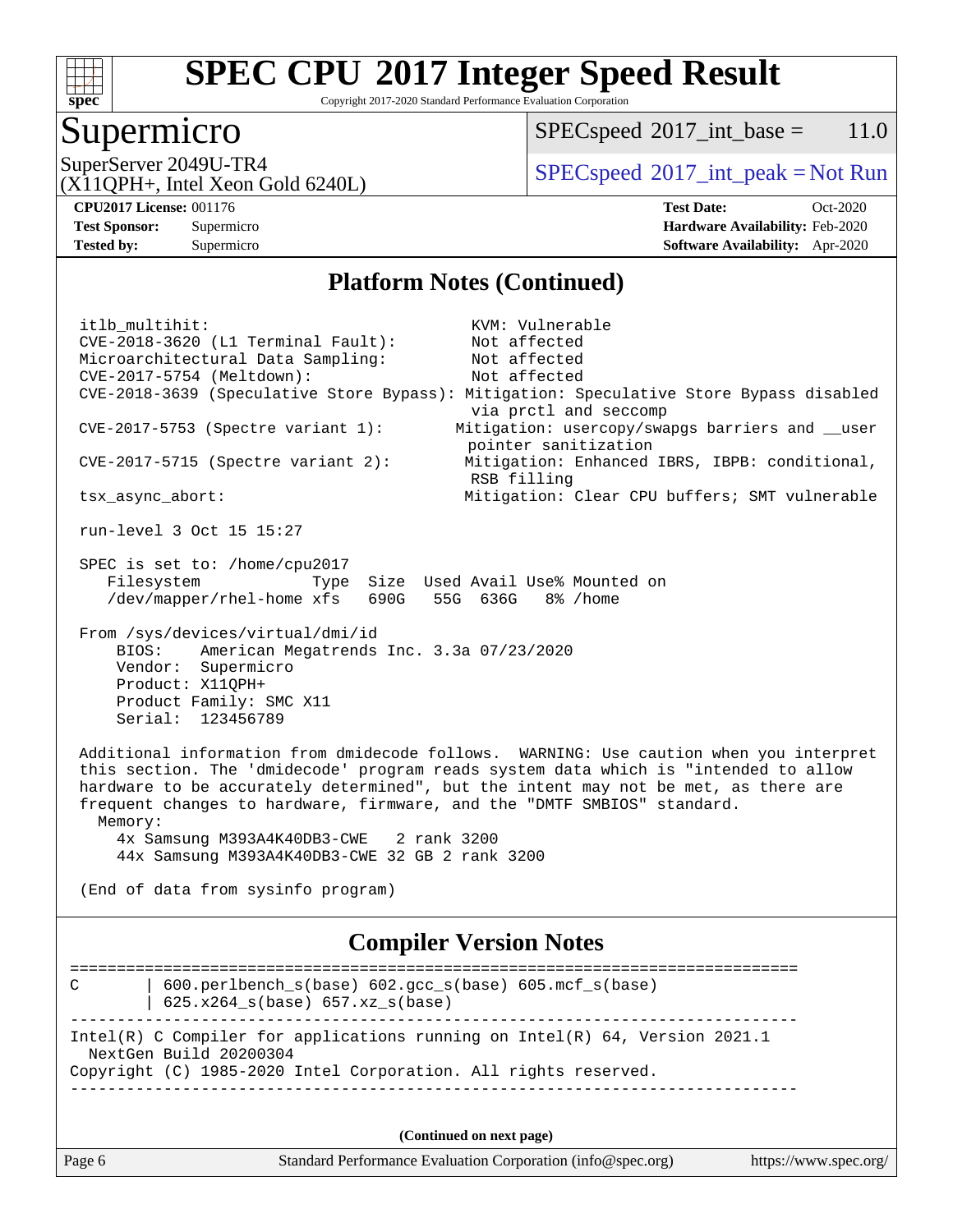

Copyright 2017-2020 Standard Performance Evaluation Corporation

### Supermicro

 $SPECspeed^{\circ}2017\_int\_base = 11.0$  $SPECspeed^{\circ}2017\_int\_base = 11.0$ 

SuperServer 2049U-TR4  $SPEC speed^{\circ}2017\_int\_peak = Not Run$ 

### (X11QPH+, Intel Xeon Gold 6240L)

**[Tested by:](http://www.spec.org/auto/cpu2017/Docs/result-fields.html#Testedby)** Supermicro **[Software Availability:](http://www.spec.org/auto/cpu2017/Docs/result-fields.html#SoftwareAvailability)** Apr-2020

**[CPU2017 License:](http://www.spec.org/auto/cpu2017/Docs/result-fields.html#CPU2017License)** 001176 **[Test Date:](http://www.spec.org/auto/cpu2017/Docs/result-fields.html#TestDate)** Oct-2020 **[Test Sponsor:](http://www.spec.org/auto/cpu2017/Docs/result-fields.html#TestSponsor)** Supermicro **[Hardware Availability:](http://www.spec.org/auto/cpu2017/Docs/result-fields.html#HardwareAvailability)** Feb-2020

### **[Compiler Version Notes \(Continued\)](http://www.spec.org/auto/cpu2017/Docs/result-fields.html#CompilerVersionNotes)**

============================================================================== C++ | 620.omnetpp\_s(base) 623.xalancbmk\_s(base) 631.deepsjeng\_s(base) | 641.leela\_s(base) Intel(R) C++ Compiler for applications running on Intel(R) 64, Version 2021.1 NextGen Build 20200304 Copyright (C) 1985-2020 Intel Corporation. All rights reserved. ------------------------------------------------------------------------------ ============================================================================== Fortran | 648.exchange2\_s(base) ------------------------------------------------------------------------------ Intel(R) Fortran Intel(R) 64 Compiler for applications running on Intel(R) 64, Version 19.1.1.217 Build 20200306 Copyright (C) 1985-2020 Intel Corporation. All rights reserved. ------------------------------------------------------------------------------

### **[Base Compiler Invocation](http://www.spec.org/auto/cpu2017/Docs/result-fields.html#BaseCompilerInvocation)**

[C benchmarks](http://www.spec.org/auto/cpu2017/Docs/result-fields.html#Cbenchmarks):  $i$ cc

[C++ benchmarks:](http://www.spec.org/auto/cpu2017/Docs/result-fields.html#CXXbenchmarks) [icpc](http://www.spec.org/cpu2017/results/res2020q4/cpu2017-20201021-24231.flags.html#user_CXXbase_intel_icpc_c510b6838c7f56d33e37e94d029a35b4a7bccf4766a728ee175e80a419847e808290a9b78be685c44ab727ea267ec2f070ec5dc83b407c0218cded6866a35d07)

[Fortran benchmarks](http://www.spec.org/auto/cpu2017/Docs/result-fields.html#Fortranbenchmarks): [ifort](http://www.spec.org/cpu2017/results/res2020q4/cpu2017-20201021-24231.flags.html#user_FCbase_intel_ifort_8111460550e3ca792625aed983ce982f94888b8b503583aa7ba2b8303487b4d8a21a13e7191a45c5fd58ff318f48f9492884d4413fa793fd88dd292cad7027ca)

### **[Base Portability Flags](http://www.spec.org/auto/cpu2017/Docs/result-fields.html#BasePortabilityFlags)**

 600.perlbench\_s: [-DSPEC\\_LP64](http://www.spec.org/cpu2017/results/res2020q4/cpu2017-20201021-24231.flags.html#b600.perlbench_s_basePORTABILITY_DSPEC_LP64) [-DSPEC\\_LINUX\\_X64](http://www.spec.org/cpu2017/results/res2020q4/cpu2017-20201021-24231.flags.html#b600.perlbench_s_baseCPORTABILITY_DSPEC_LINUX_X64) 602.gcc\_s: [-DSPEC\\_LP64](http://www.spec.org/cpu2017/results/res2020q4/cpu2017-20201021-24231.flags.html#suite_basePORTABILITY602_gcc_s_DSPEC_LP64) 605.mcf\_s: [-DSPEC\\_LP64](http://www.spec.org/cpu2017/results/res2020q4/cpu2017-20201021-24231.flags.html#suite_basePORTABILITY605_mcf_s_DSPEC_LP64) 620.omnetpp\_s: [-DSPEC\\_LP64](http://www.spec.org/cpu2017/results/res2020q4/cpu2017-20201021-24231.flags.html#suite_basePORTABILITY620_omnetpp_s_DSPEC_LP64) 623.xalancbmk\_s: [-DSPEC\\_LP64](http://www.spec.org/cpu2017/results/res2020q4/cpu2017-20201021-24231.flags.html#suite_basePORTABILITY623_xalancbmk_s_DSPEC_LP64) [-DSPEC\\_LINUX](http://www.spec.org/cpu2017/results/res2020q4/cpu2017-20201021-24231.flags.html#b623.xalancbmk_s_baseCXXPORTABILITY_DSPEC_LINUX) 625.x264\_s: [-DSPEC\\_LP64](http://www.spec.org/cpu2017/results/res2020q4/cpu2017-20201021-24231.flags.html#suite_basePORTABILITY625_x264_s_DSPEC_LP64) 631.deepsjeng\_s: [-DSPEC\\_LP64](http://www.spec.org/cpu2017/results/res2020q4/cpu2017-20201021-24231.flags.html#suite_basePORTABILITY631_deepsjeng_s_DSPEC_LP64) 641.leela\_s: [-DSPEC\\_LP64](http://www.spec.org/cpu2017/results/res2020q4/cpu2017-20201021-24231.flags.html#suite_basePORTABILITY641_leela_s_DSPEC_LP64) 648.exchange2\_s: [-DSPEC\\_LP64](http://www.spec.org/cpu2017/results/res2020q4/cpu2017-20201021-24231.flags.html#suite_basePORTABILITY648_exchange2_s_DSPEC_LP64) 657.xz\_s: [-DSPEC\\_LP64](http://www.spec.org/cpu2017/results/res2020q4/cpu2017-20201021-24231.flags.html#suite_basePORTABILITY657_xz_s_DSPEC_LP64)